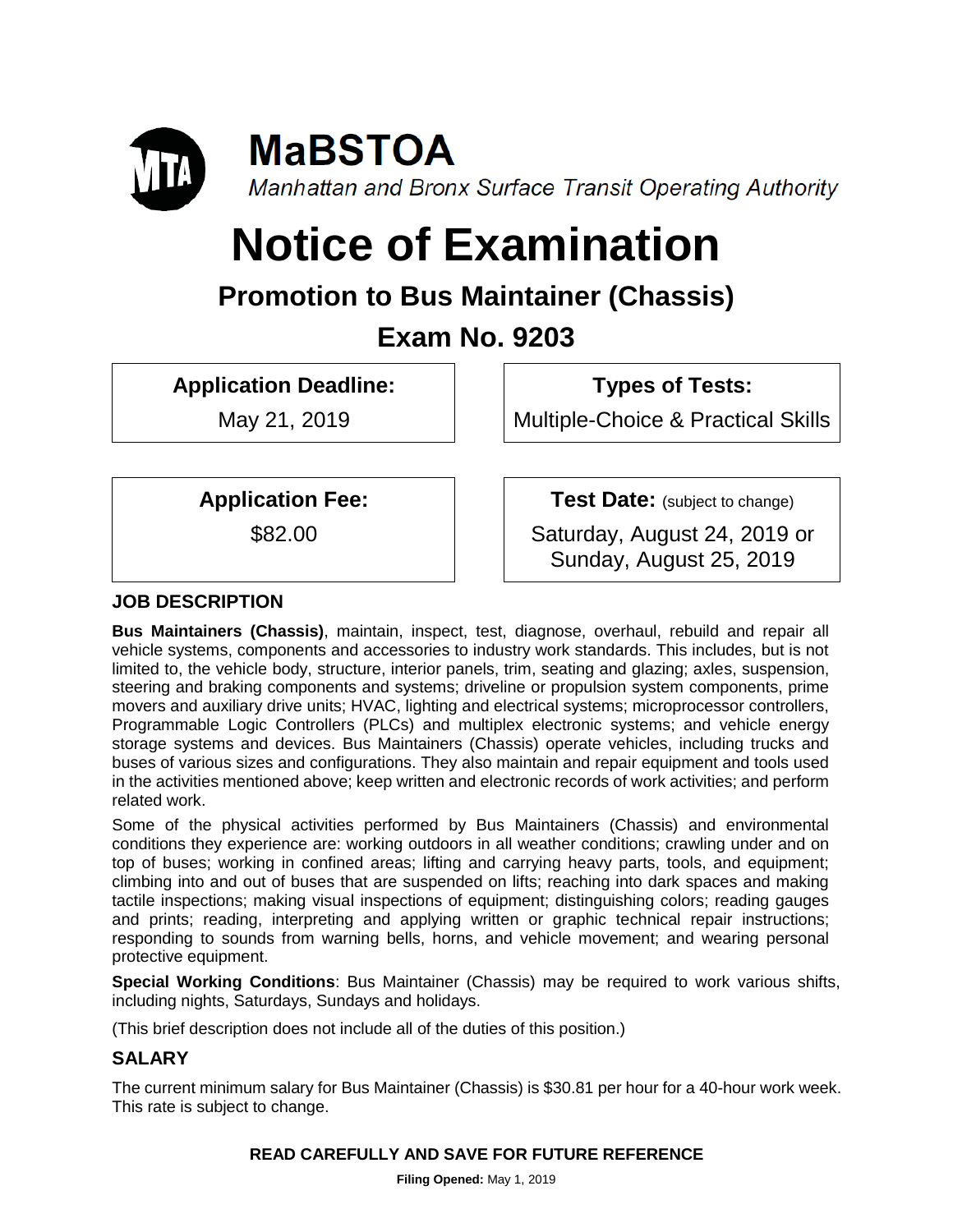#### **ELIGIBILITY TO TAKE EXAMINATION**

This examination is open to each employee of MaBSTOA who **on the first date of the multiplechoice test** are employed in the title of Maintainer's Helper, Cleaner/Maintainer's Helper or Stock Worker and is not otherwise ineligible.

You are responsible for determining whether you meet the eligibility requirements for this examination prior to submitting the *Application*. If you do not know if you are eligible, check with your departments Human Resources representative. You may be given the tests before we verify your eligibility. If you are marked "Not Eligible," your application fee will **not** be refunded and you will **not** receive a score.

This examination is **not** open to employees of New York City Transit or MTA Bus Company, or to employees of MTA agencies other than MaBSTOA.

#### **REQUIREMENTS TO BE PROMOTED**

**Probation Completed:** At the time of promotion, you must have completed your probationary period in one of the eligible titles indicated in the above "Eligibility to Take Examination" section.

**Driver License Requirement**: If you are considered for promotion to the title of Bus Maintainer (Chassis), you must meet the requirements in "1" or "2" below at the time of consideration for promotion:

- 1. A Class B Commercial Driver License (CDL) valid in the State of New York with a passenger endorsement and no disqualifying restrictions that would preclude the performance of the duties of this title.
- 2. A Motor Vehicle Driver License valid in the State of New York and a Learner Permit for a Class B CDL valid in the State of New York with a passenger endorsement and no disqualifying restrictions.

If you qualify under "2" above, your promotion will be subject to the receipt of a Class B CDL valid in the State of New York with a passenger endorsement and no disqualifying restrictions at the end of a special training course in bus operation. If you fail to successfully complete the special training course in bus operation, including the receipt of a Class B CDL valid in the State of New York with a passenger endorsement and no disqualifying restrictions, your employment will be terminated or you will be returned to your previously held title. If you have serious moving violations, a license suspension or an accident record, you may be disqualified.

The Class B Commercial Driver License (CDL) with a passenger endorsement and no disqualifying restrictions must be maintained for the duration of your employment in the title. Such license and/or Learner Permit must not include any restrictions which would preclude the performance of Bus Maintainer (Chassis) work.

**Commercial Motor Vehicle Driving Experience in the Military or New York National Guard**: If you are an active member or former member (discharged in the past year) of the military or New York National Guard and have experience driving a Commercial Motor Vehicle in the military or New York National Guard, you may be eligible for a waiver of the New York State commercial driving skills test through the New York State Department of Motor Vehicles. If you believe that you may be eligible for this waiver, you must apply for the waiver through the New York State Department of Motor Vehicles.

**Medical Requirement:** Medical guidelines have been established for the position of Bus Maintainer (Chassis). Candidates will be examined to determine whether they can perform the essential functions of the position of Bus Maintainer (Chassis). Where appropriate, a reasonable accommodation will be provided for a person with a disability to enable him or her to take the examination and/or perform the essential functions of the job.

(Continued)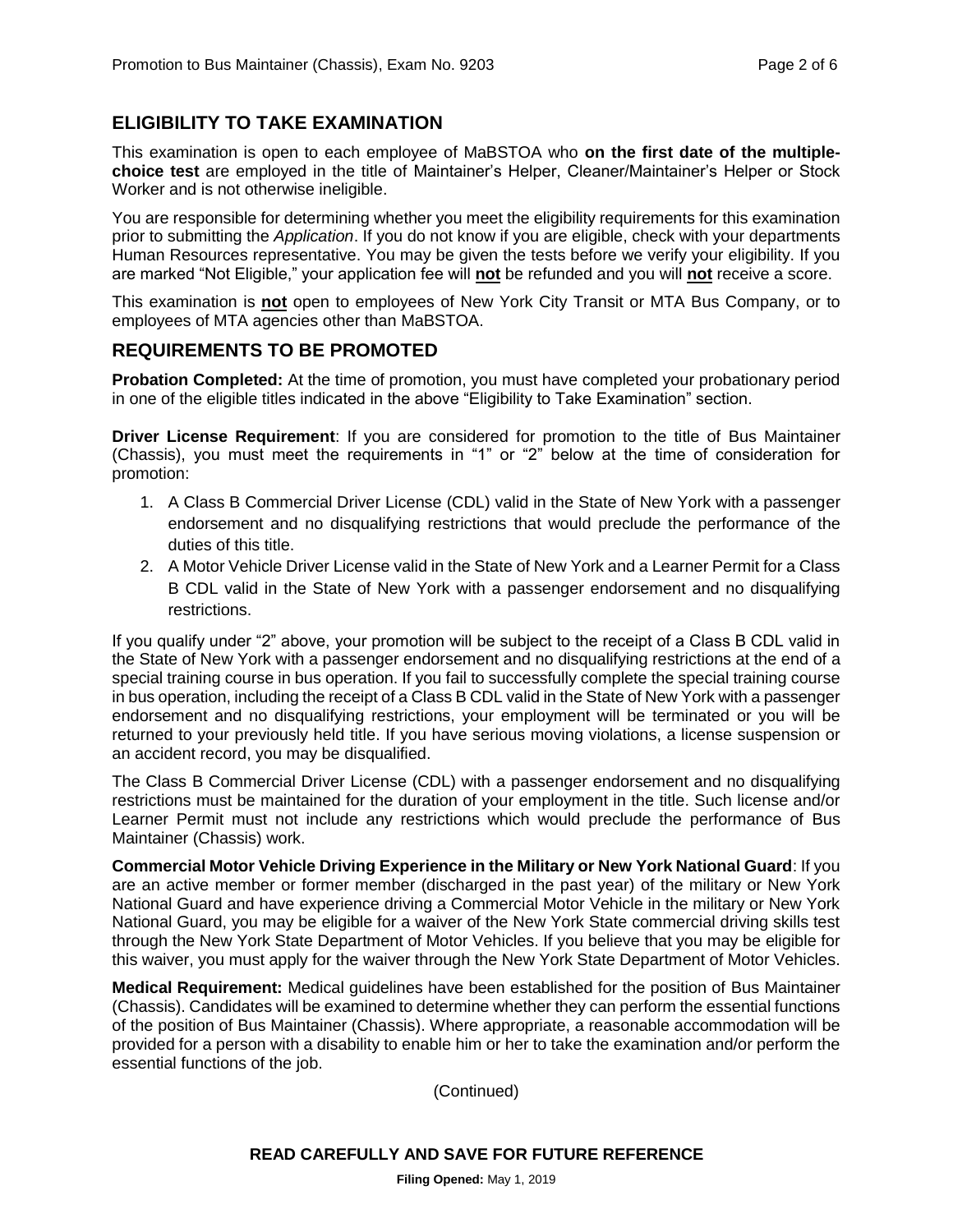#### **REQUIREMENTS TO BE PROMOTED (Continued)**

**Drug Screening Requirement:** You must pass a drug screening in order to be promoted, and if promoted, you will be subject to random drug and alcohol tests for the duration of your employment. Additionally, if you have tested positive on a drug or alcohol test or had a refusal to test during preemployment or while employed by a Federal DOT-regulated employer during the applicable period, you must have completed the Substance Abuse Professional (SAP) evaluation, referral and education/treatment process required by federal law in order to be promoted to this safety-sensitive position.

#### **HOW TO SUBMIT AN APPLICATION AND PAY THE APPLICATION FEE**

If you believe you meet the requirements in the "Eligibility to Take Examination" section, submit an application online by the last day of the application period unless you are requesting a fee waiver. Applicants who wish to request a fee waiver should refer to the "How to Submit an Application When Requesting a Fee Waiver" section below. MTA New York City Transit will not accept applications in person.

**Application Fee:** This fee is generally not refundable. Under special circumstances, you may be entitled to a refund. You should refer to the Department of Citywide Administrative Services ("DCAS") Exam Regulations to determine if you are entitled to a refund prior to requesting a refund. You can refer to the bottom of the last page of the Notice of Examination for instructions on how to obtain a copy of the DCAS Exam Regulations.

#### **Online Applications:**

- 1. Apply using the "BSC" employee portal at [www.mymta.info](http://www.mymta.info/) by the last day of the *Application*  period.
- 2. You must pay the *Application* fee via payroll deduction. Applicants who request a fee waiver must apply by mail.
- 3. You will be sent a confirmation number after you complete your *Application* and pay the application fee.

Save your confirmation numbers for future references and proof of filing an *Application.*

Computers with internet access are available on a limited basis at branches of the New York Public Library, the Brooklyn Public Library and the Queens Library to patrons with a valid library card.

#### **HOW TO SUBMIT AN APPLICATION WHEN REQUESTING A FEE WAIVER**

Applicants who wish to request a fee waiver must obtain an *Application* in person at the MTA Exam Information Center as indicated below and must submit the *Application* by mail to the address in the "Correspondence" section below **by the last day of the application period**.

MTA New York City Transit will not accept *Applications* in person. Additional information on requesting an application fee waiver is available with the *Application*.

**MTA Exam Information Center**: Open Monday through Friday, from 9 AM to 3 PM, in the lobby at 180 Livingston Street, Brooklyn, New York. Directions: take the A, C, F, or R trains to the Jay Street-Metro Tech Station, or the 2, 3, or G train to the Hoyt Street Station.

#### **ADMISSION LETTER**

An *Admission Letter* will be mailed to you about 10 days before the first date of the multiple-choice test. If you do not receive an *Admission Letter* at least 4 days before this date, you may obtain a duplicate letter at the MTA Exam Information Center (as indicated above). A paper copy of the *Admission Letter* is your ticket for admission to the test.

Applicants **must** keep their mailing address **up to date**. Please refer to the Correspondence section below for instructions on how to update your address and other contact information.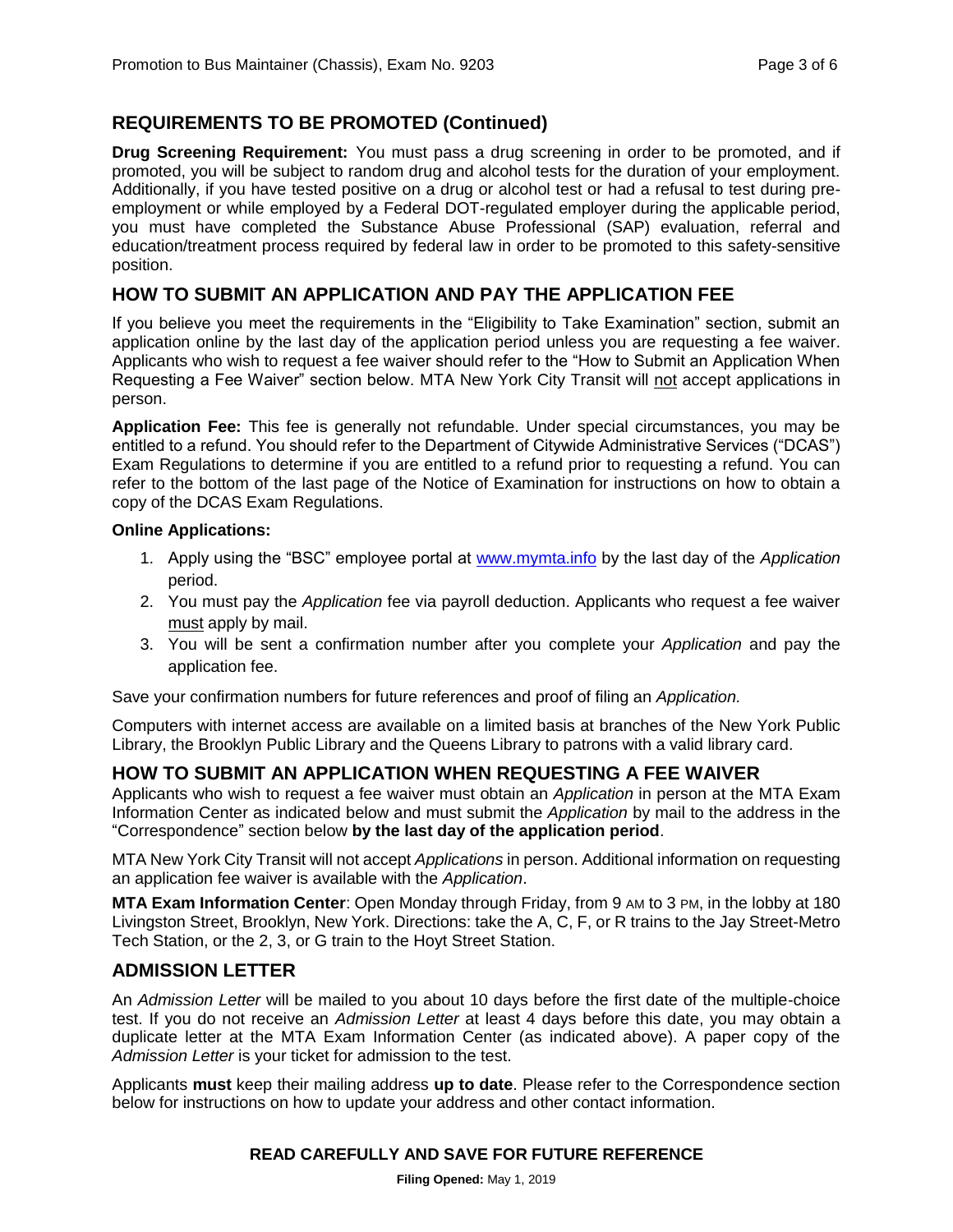#### **THE TEST**

You will be given a qualifying multiple-choice test and a competitive practical skills test. A score of at least 70 is required to pass the qualifying multiple-choice test and competitive practical skills test. Your score on the competitive practical skills test will determine 90% of your final score. Your seniority will determine the remaining 10%. You must pass the qualifying multiple-choice test and competitive practical skills test to have your seniority credited. Your seniority score will be 70 plus 3 points for each year of service in MaBSTOA up to a maximum total of 100 for 10 years of service. Your service will be credited through the first date of the competitive multiple-choice test, up to a maximum of 10 years. Partial seniority will be given for each day served as a MaBSTOA employee.

The qualifying multiple-choice test may include questions on: the maintenance, troubleshooting and repair of buses, automobiles and trucks, including their engines, transmissions, running gears, airconditioning, and electrical and mechanical accessories; proper selection and use of materials, machinery and tools of the trade; safe and efficient work practices; reading and interpreting specifications and drawings; related mathematical calculations; record keeping; and other related areas.

The competitive practical skills test may be designed to measure your ability to use tools; read schematics; install, repair, and adjust vehicle components; and troubleshoot and repair electrical components using meters and other equipment.

#### **TEST ADMINISTRATION GUIDELINES**

**Warning:** You are not permitted to enter the test site with cellular phones, smart watches, beepers, pagers, cameras, portable media players, or other electronic devices. Calculators are permitted; however, they must be hand-held, battery or solar-powered, numeric only. Calculators with functions other than addition, subtraction, multiplication and division are prohibited. Electronic devices with an alphabetic keyboard, word processing, or data recording capabilities, such as planners, organizers, etc., are prohibited. If you use any of these devices in the building at any time before, during, or after the test, you may **not** receive your test results, your test score may be nullified, and your application fee will **not** be refunded.

You may not have any other person, including children, present with you while you are being processed for or taking the test, and no one may wait for you inside of the test site while you are taking the test.

**Leaving:** You must leave the test site once you finish the test. If you leave the test site after being fingerprinted but before finishing the test, you will not be permitted to re-enter. If you disregard this instruction and re-enter the test site, you may not receive your test results, your test score may be nullified, and your application fee will not be refunded

**Proof of Identity**: You must present your MTA New York City Transit employee ID when you arrive to take each test.

#### **THE TEST RESULTS**

If you pass the qualifying multiple-choice test and the competitive practical skills test and are marked eligible, your name will be placed in final score order on an eligible list and you will be given a list number. You will be notified by mail of your test results. If you meet all requirements and conditions, you will be considered for promotion when you name is reached on the eligible list.

#### **SPECIAL ARRANGEMENTS**

**Late Filing:** Consult with **your department's Human Resources representative** to determine the procedure for filing a late *Application* if you meet one of the following conditions:

1. You are absent from work for at least one-half of the application period and are unable to apply for reasons such as vacation, sick leave or military duty; or

(Continued)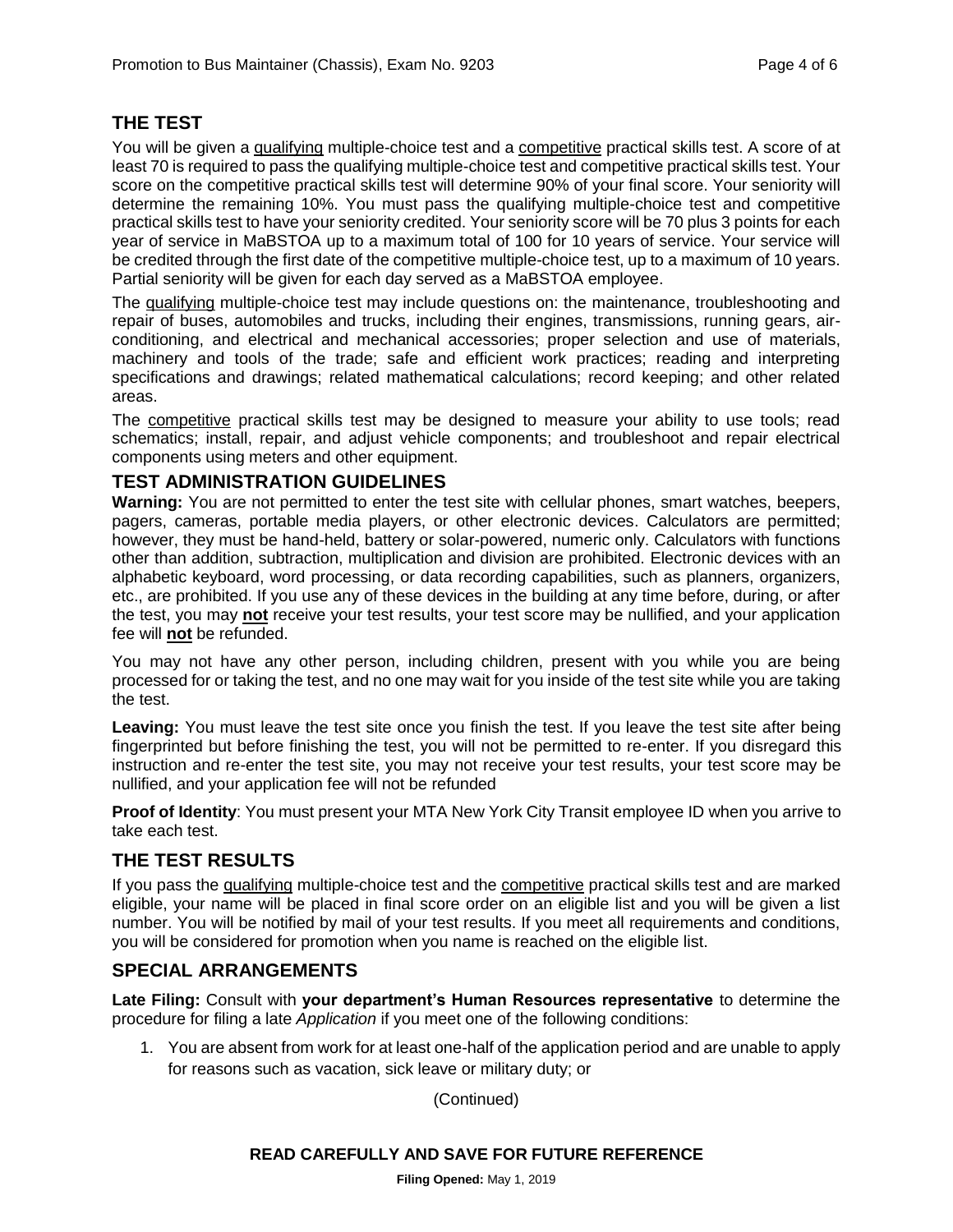#### **SPECIAL ARRANGEMENTS** (Continued)

2. You become eligible after the above application period, but on or before the first date of the multiple-choice test.

**Make-Up Test:** You may apply for a make-up test if you cannot take the test on the scheduled test date for any of the following reasons:

- 1. Compulsory attendance before a public body; or
- 2. On-the-job injury or illness caused by municipal employment where you are an officer or employee of the City; or
- 3. Absence from the test within one week after the death of a spouse, domestic partner, parent, sibling, child or child of a domestic partner where you are an officer or employee of the City; or
- 4. Absence due to ordered military duty; or
- 5. A clear error for which MTA New York City Transit is responsible; or
- 6. A temporary disability, pregnancy-related, or child-birth-related condition preventing you from taking the test.

To request a make-up test, mail your request with your documentation of special circumstances to the address found in the "Correspondence" section below within 60 days of your scheduled test date or make the request within 60 days of restoration to your position after performing ordered military duty.

**Special Test Accommodations:** If you plan to request special testing accommodations due to disability or an alternate test date due to your religious belief, follow the instructions included with your *Application* and mail your request to the address found in the "Correspondence" section below no later than 30 days prior to the scheduled test date.

#### **CORRESPONDENCE**

**Change of Contact Information:** You must keep your employee contact information (telephone number, mailing address and email address) current with **both MTA New York City Transit and the MTA Business Service Center (BSC).**

**To update your contact information with the MTA New York City Transit, you must:**

- 1. Visit us at the MTA Exam Information Center;
- 2. Send an e-mail to [examsunit@nyct.com,](mailto:examsunit@nyct.com) with the subject named 'Contact Info Update'; or
- 3. Mail us at the address below, with the words 'Contact Info Update' next to the exam title.

**To update your contact information with the MTA Business Service Center (BSC),** you must visit [www.mymta.info](http://www.mymta.info/) and select the "My Personal Information" tab.

Failure to keep your employee contact information current with **both MTA New York City Transit and the MTA Business Service Center (BSC),** will prevent you from receiving important information about your exam(s) or consideration for promotion, including important information that may require a response by a specified deadline.

All other correspondence must be sent to the following address:

Promotion to Bus Maintainer (Chassis), Exam No. 9203 MTA New York City Transit 180 Livingston Street, Room 4070 Brooklyn, NY 11201